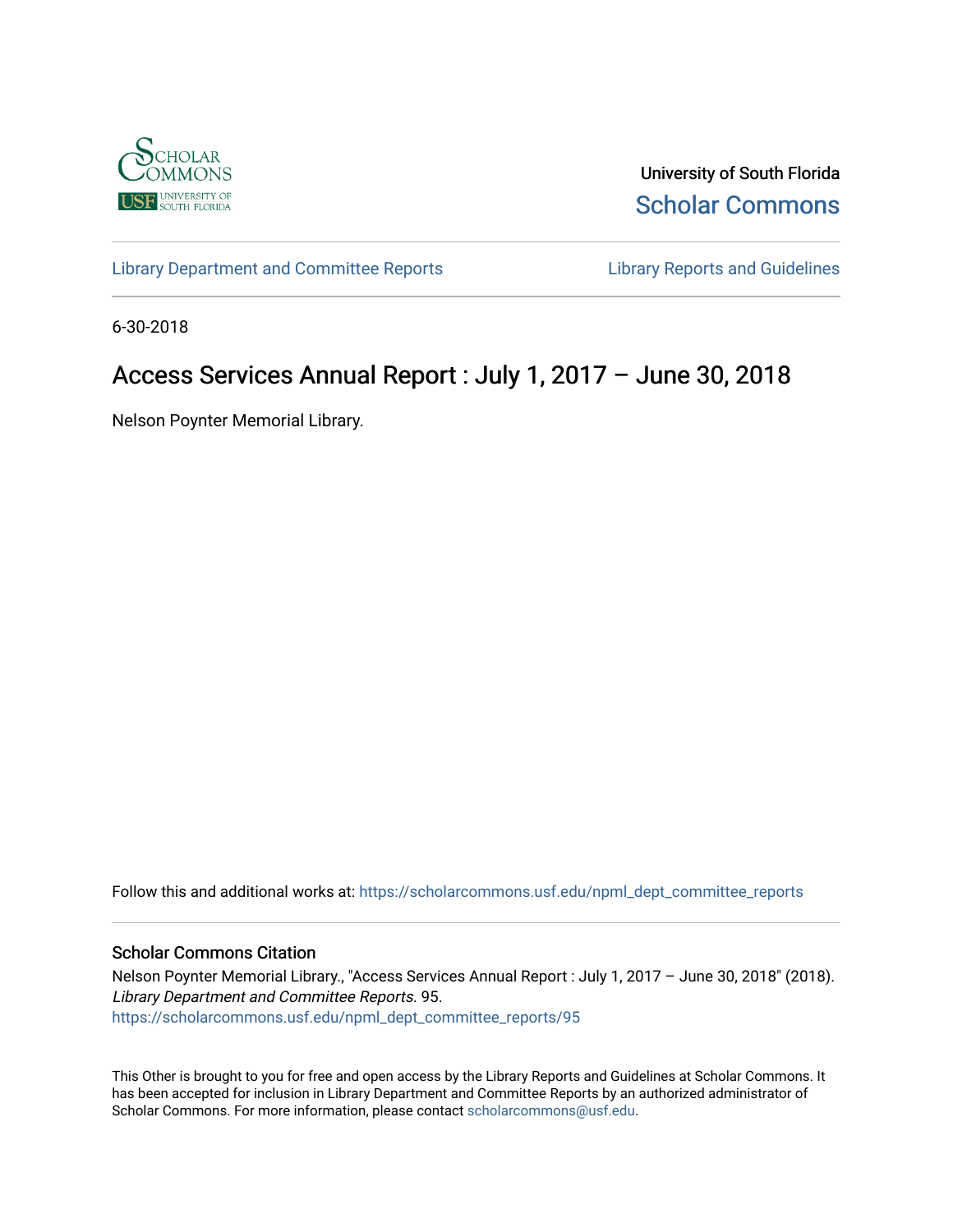# **Access Services Annual Report July 1, 2017 – June 30, 2018**

University of South Florida St. Petersburg

2018

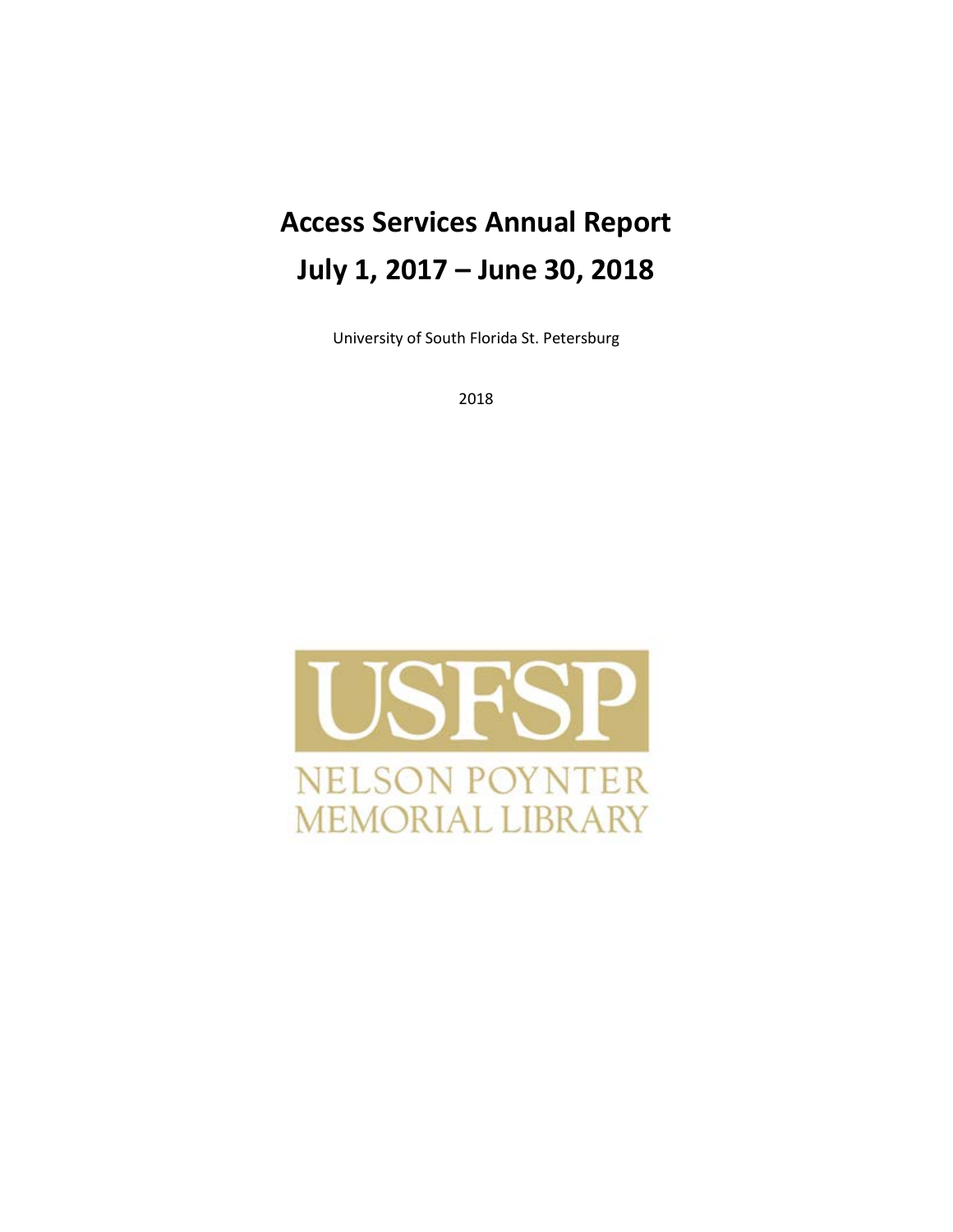|                                                         | 2017/18       | 2016/17       | 2015/16       | 2014/15       | 2013/14      | 1 Yr.<br>Change | 5 Yr.<br>Change |
|---------------------------------------------------------|---------------|---------------|---------------|---------------|--------------|-----------------|-----------------|
| Door Count                                              | 220306        | 187,381       | 162,802       | 174,162       | 172,934      | 17.6%           | 27.4%           |
| <b>Total Reserve Check-</b><br>outs                     | 28,591        | 23,153        | 19,167        | 19,720        | 21,694       | 23.5%           | 31.8%           |
| <b>Self-Check Transactions</b>                          | 756           | 691           | 725           | 1,002         | 1,081        | 9.4%            | $-30%$          |
| <b>Total Circulating Items</b>                          | 42,618        | 39,210        | 36,592        | 38,728        | 45,219       | 8.7%            | $-5.8%$         |
| Interlibrary Loan<br><b>Total Borrowing</b><br>Requests | 1,863         | 1,756         | 2,349         | 2,884         | 2,448        | 6.1%            | $-23.9%$        |
| Average ILL<br>Borrowing Delivery<br>Time               | 7.4 days      | 5.52<br>days  | 6.4 days      | 9.27<br>days  | 6.42<br>days | 34%             | 15%             |
| Interlibrary Loan<br><b>Total Lending Requests</b>      | 3776          | 3,866         | 3,875         | 4,408         | 5,091        | $-2.3%$         | $-25.8%$        |
| Average ILL Lending<br><b>Delivery Time</b>             | 10.61<br>hrs. | 16.16<br>hrs. | 15.63<br>hrs. | 18.73<br>hrs. | 20 hrs.      | $-36%$          | $-46.9%$        |
| Service Desk<br>Total In-person<br>Questions            |               | 7,040         | 6,445         | 8,212         | 6,329        |                 |                 |

### **Access Services Department Statistical Snapshot:**

# **Department Overview**

Comprised of the Circulation, Reserves, Stacks Maintenance, and Interlibrary Loan units of the Nelson Poynter Memorial Library, the Access Services Department is primarily responsible for the smooth flow of library materials to borrowers. The department consists of 5 employees: Virginia Champion, the Head of Access Services, along with 4 Library Specialists. During the 2017/18 year, the staff consisted of Cynthia Brown, Lexi Terry, Samuel Holloway, and Zoghanno Richardson. In addition to this staff, the department has 2 OPS employees working 69 hours and 3 student employees working an average of 45 hours a week. Part-time staff help with departmental tasks, including shelving, shelf reading, installing displays, interlibrary loan requests, and special projects. The two OPS staff, Andrea McCray and Amber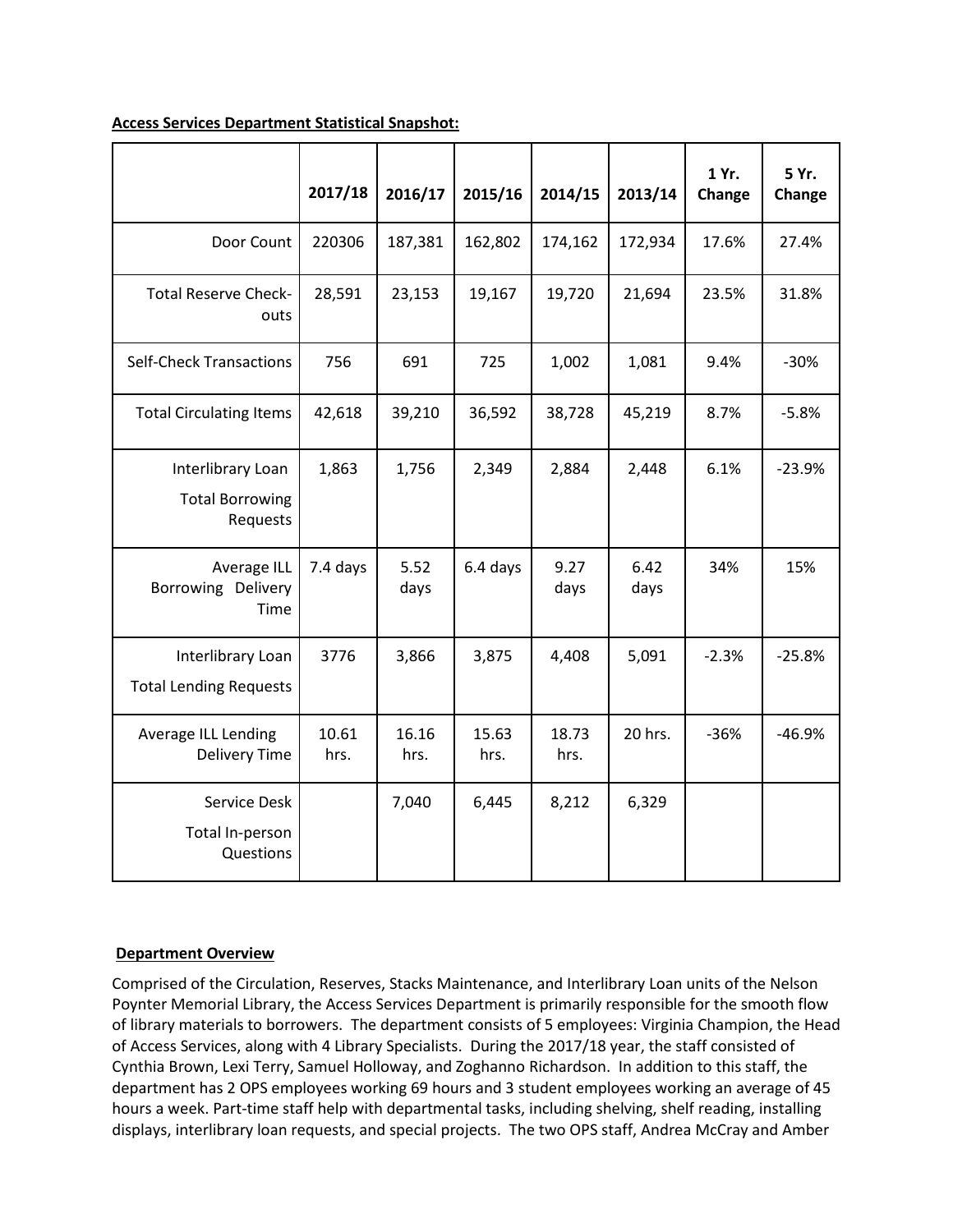Thomas, were brought on board in order to staff the Service Desk during the newly extended hours and to assist with departmental responsibilities. The Library, in response to student demand, is now open a total of 99 hours a week: Monday through Thursday, 8am to 2am; Friday, 8am to 6pm; Saturday, 9am to 5pm; and Sunday, 1pm to 9pm.

# **Significant Departmental Accomplishments**

- In collaboration with the Research & Instruction and Technical Services and Collection Development departments, the Access Services department maintained the Textbook Affordability Project at NPML. For more information, please refer to the NPML Textbook Affordability Project 2017 Report.
- Zoghanno Richardson, previous an Access Services student worker was hired in a full-time August 2017 position to replace Angela Couch as the Circulation staff member who opens the library and handles the Reserves processing, including the Gen Ed Textbooks.
- To satisfy the demand for increased hours, the NPML (after a local public personnel search) hired two experienced library workers to allow current staff to attend to the other responsibilities of their positions. Amber Thomas, 40 hours a week, was trained to work with Interlibrary Loan lending and borrowing, and Andrea McCray, 29 hours, has worked with Reserves, the Digitization Project, and other library projects.
- The department hired new student workers for the 2017/2018 year. These students were trained in NPML systems and procedure pertaining to staffing the front desk, shelving materials, shelf reading, interlibrary loan, and more.
- All Access Services staff were training in the Sierra/Innovative software in anticipation of the statewide change from Aleph to Sierra.

|                                          | 2017/18 | 2016/17 | 2015/16 | 2014/15 | 2013/14 | 1 Yr. Change | 5 Yr. Change |
|------------------------------------------|---------|---------|---------|---------|---------|--------------|--------------|
| Door Count                               | 220306  | 187381  | 162,802 | 174,162 | 172,934 | 17.6%        | 27.4%        |
| <b>Total Circulating</b><br><b>Items</b> | 42,618  | 39,210  | 36,592  | 38,728  | 45,219  | 8.7%         | $-5.8%$      |
| <b>Reserve Circulation</b>               | 28,591  | 23,153  | 19,167  | 19,720  | 21,694  | 23.5%        | 31.8%        |

# **Circulation**

# **Reference Services**

With the creation of the Student Technology Center charged with answering student technology software and hardware questions, it is no surprise that Access Services showed a decline in the number of technical questions that they answered in 2017/18. That said, front desk staff still report answering many questions but it was unclear whether they were referring students to the STC or whether they were answering the questions for the STC. As such, the service desk statistics form was altered for the 2018/19 year for front desk to better track this question.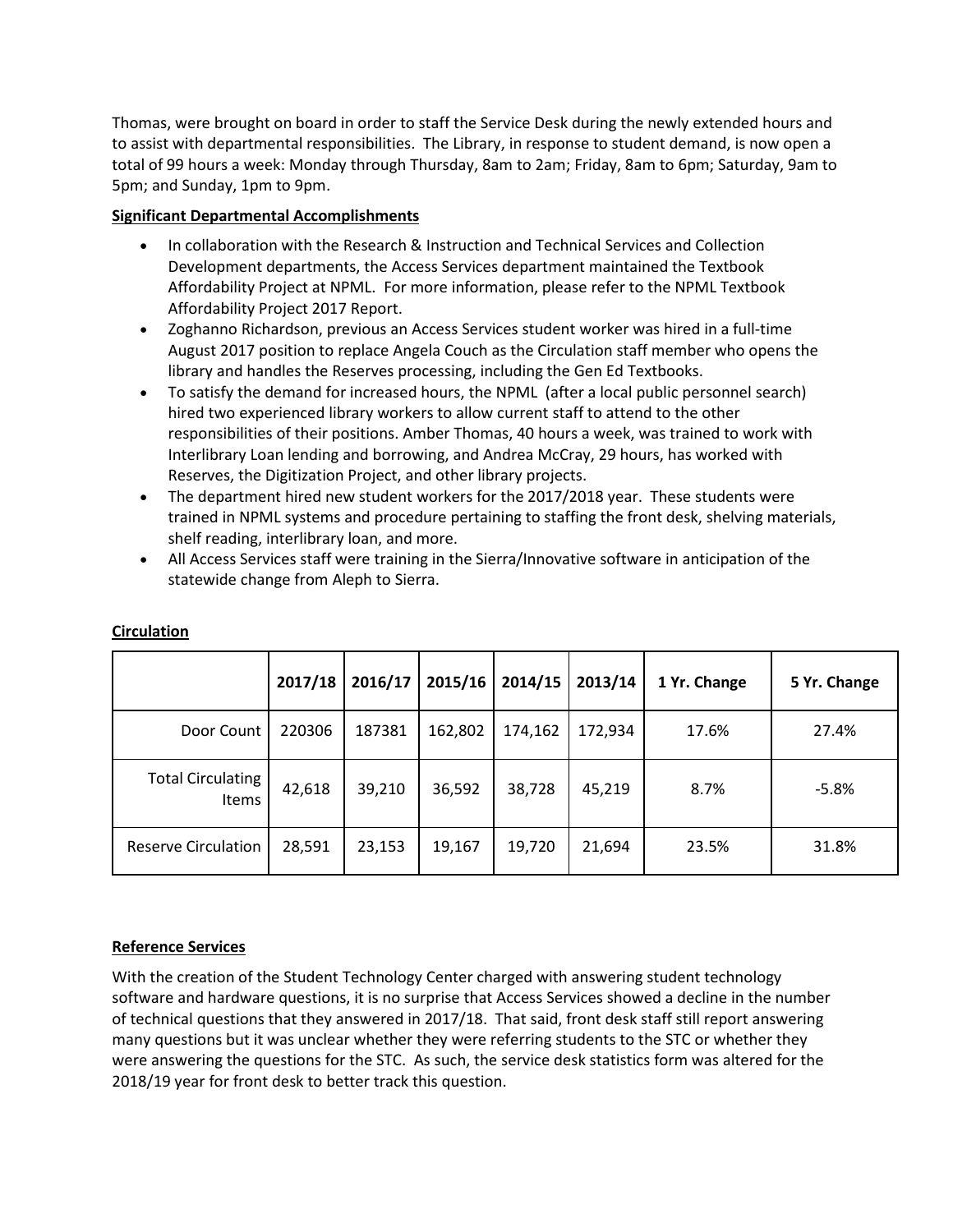| <b>Questions</b> | 2017/18 | 2016/17 | 2015/16 | 2014/15 | 2013/14 | 1 Yr. Change | 5 Yr. Change |
|------------------|---------|---------|---------|---------|---------|--------------|--------------|
| General          | 4,585   | 4,282   | 3,693   | 4,677   | 4,806   | 7%           | $-25%$       |
| Tech/Online      | 1,461   | 1,571   | 1,625   | 2,086   | 2,156   | $-7%$        | $-32%$       |

Separate Categories include:

- **General/ Directional**: referrals, supplies, hours, study rooms available, library policies, etc.
- **Technical / Online:** General computing issues, printer/copier, local software; Canvas, google apps, email, portal login issues, etc.

|                                               | 2017/18    | 2016/17    | 2015/16     | 2014/15    | 2013/14     |
|-----------------------------------------------|------------|------------|-------------|------------|-------------|
| Interlibrary Loan, Illiad, Borrowing Requests | 1490       | 1,460      | 2,101       | 2,619      | 2,212       |
| ILL, UBorrow, Borrowing Requests              | 373        | 356        | 248         | 265        | 236         |
| Interlibrary Loan Borrowing Requests Total    | 1,863      | 1,756      | 2,349       | 2,884      | 2,448       |
| Fill Rate for USFSP Patrons                   | 86%        | 91%        | 87%         | 86%        | 87%         |
| Average Borrowing Turnaround                  | 7.4 days   | 5.52 days  | $6.40$ days | 9.27 days  | $6.42$ days |
| ILL, Illiad Lending Requests                  | 2,745      | 2,756      | 2,860       | 2,873      | 3,253       |
| ILL, UBorrow Lending Requests                 | 1031       | 1,110      | 1,015       | 1,535      | 1,838       |
| ILL Total Lending Requests                    | 3776       | 3,866      | 3,875       | 4,408      | 5,091       |
| Fill Rate for USFSP Items                     | 70%        | 73 %       | 74.5%       | 78%        | 77%         |
| Average Lending Turnaround                    | 10.61 hrs. | 16.16 hrs. | 15.63 hrs.  | 18.73 hrs. | 20 hrs.     |

#### **Interlibrary Loan:**

Interlibrary Loan Definition of Terms

• **Fill Rate**: The percentages of materials that are provided out of the total number of interlibrary loan requests received (both borrowers and lenders)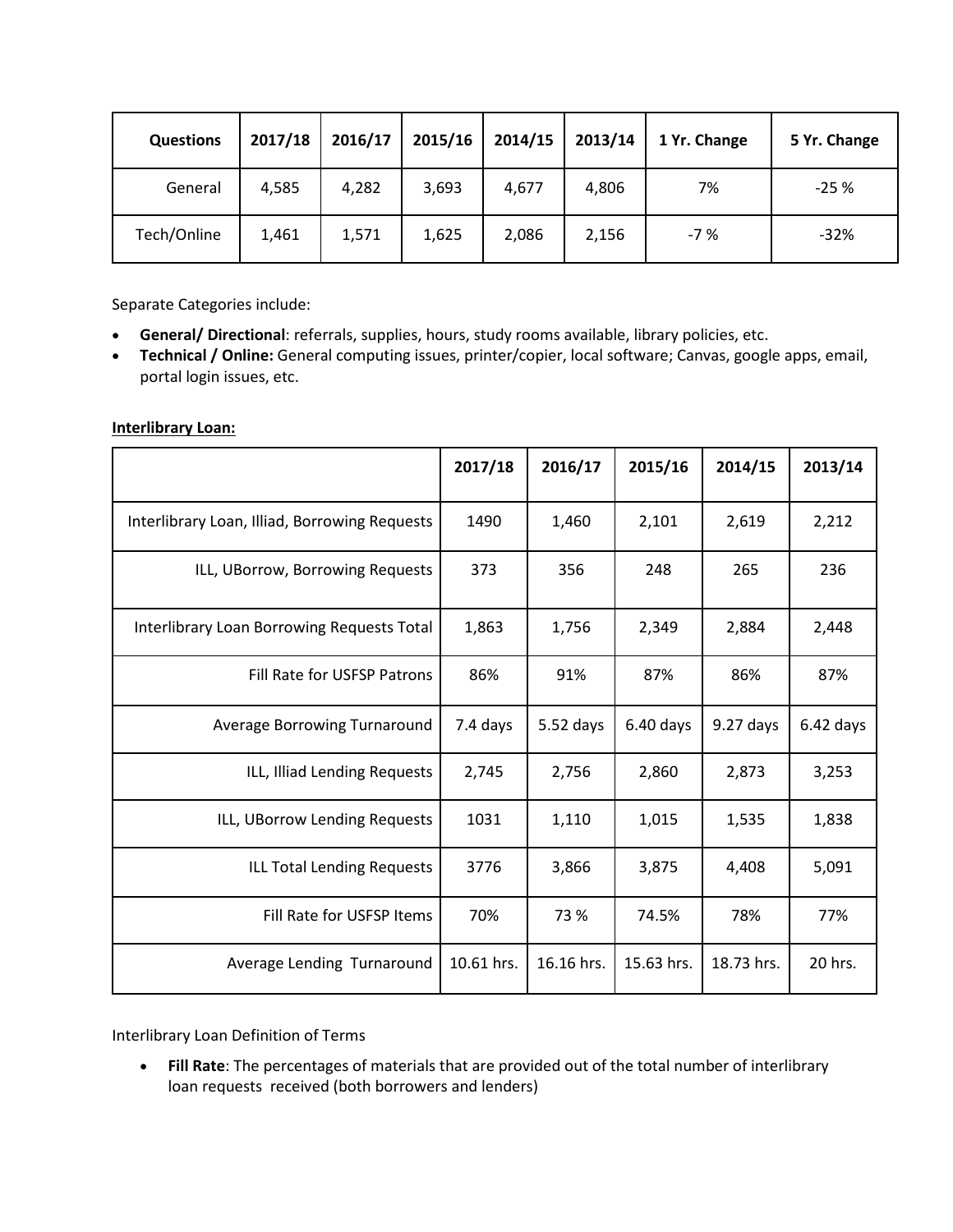• **Turnaround**: The amount of time from the receipt of the request until the request has been resolved. For borrowing this could be the receipt or cancellation of the ILL request, for lending it could be the shipping or cancellation of the ILL request.

#### **Library Displays:**

Members of the Access Services Department primarily Cynthia Brown and Zoghanno Richardson, contributed to various Library displays and exhibits.

### **Significant Personnel Accomplishments**

#### **Service:**

Cynthia Brown

- Times Festival of Reading, Volunteer October 2017
- St Petersburg Mainsail Art Festival, Volunteer 2017
- USF System Regional Access Services Meetings, Member
- Library Exhibit Committee, Member

#### Virginia Champion

- Library Leadership Team, Member
- USF Next Gen ILS Committee
- NPML Space/Environment Committee, Member

#### Zoghanno Richardson

- Library Exhibit Committee, Member
- Events Committee, Member
- Library Space/Environment Member
- Times Festival of Reading, Volunteer October 2017

#### Lexi Terry

• Suncoast Information Specialists, Member

#### **Future Directions:**

- Florida Academic Libraries Services Cooperative Migration from Ex Libris Aleph to Sierra Cloud Service Solutions: This implementation of the next-Gen ILS system was expected to 'go live' in July 2017, however FALSC announced a delayed start to the 2018 calendar year. Access Services staff continue to work on this implementation and participate in ongoing workshop and committee activities.
- The Access Services staff will work with the IT/Systems department to study and select an online room reservation system in order to make reservations easier for both users and staff.